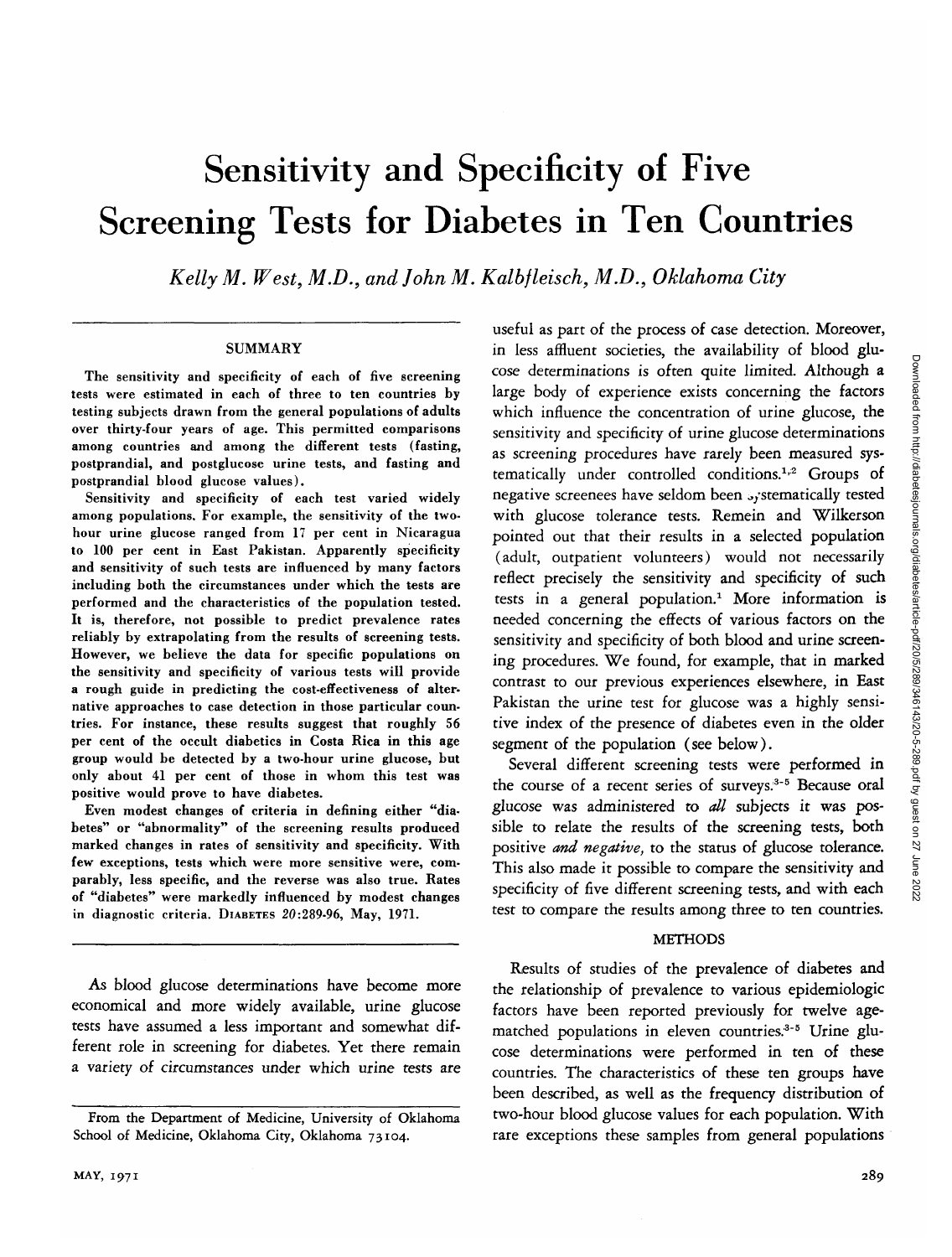included only subjects over thirty-four years of age. The frequency distribution of ages was very similar in all countries.3 - 4 Mean age in these ten groups only varied from forty-eight years in Pakistan to fifty-two years in Venezuela.

A total of 4,262 subjects had urine glucose determinations two hours after an oral glucose load of one gram per kilogram of body weight. A specimen of venous blood was also obtained from all subjects at two hours for a determination of glucose concentration. With rare exceptions tests were performed in the morning. In Uruguay, Venezuela, and Malaya, each of a total of 1,530 persons also had other tests as described below. In this subgroup of 1,530, the glucose load was administered in the fasting state in 418 instances. In 1,112 instances, it was given 2 to 10 hours after a meal. However, with few exceptions (less than 10 per cent) those who were not in the fasting state were tested between two and four hours after a meal. Of these 1,112 subjects, 591 also had a "postprandial" blood glucose determination immediately prior to the glucose load. Each of the 1,530 subjects had a urine glucose test immediately prior to, and two hours after, the glucose load. The duration of fasting was determined only by the prevailing administrative circumstances at the thirty-nine sites at which the 1,530 persons were tested.

It was therefore possible in the group of 1,530 to compare the results of the glucose loading test (blood glucose concentration two hours after the load) with each of five screening procedures: (1) a fasting urine glucose test; (2) a postprandial urine glucose test; (3) a urine glucose obtained two hours after the glucose load; (4) a fasting blood glucose; and (5) a postprandial blood glucose value. Although each of the subgroups were drawn from the same universe of three, lumped, age-matched populations, there were differences in some of the characteristics of these subgroups. For example, the subgroup who had fasting urine tests contains a smaller number of Malayans than in certain other subgroups. In some instances these differences probably accounted for part of the differences among the tests in sensitivity and specificity. However, the effects of this imperfect matching can be largely corrected by calculating for each test the average of results for the three countries. In this way the results from each country are given equal weight with each of the tests. These averages are presented in table 1, which also gives the number tested and the results for each country.

Under certain circumstances, glucose tolerance may be improved by eating prior to the load (priming ef-

fect).<sup>6</sup> Under our experimental conditions, however, two-hour blood glucose levels were only slightly higher in those tested in the fasting state, and the small difference between the results in fasting and nonfasting subjects was not statistically significant.<sup>3,4</sup>

In East Pakistan and six countries of Central America the glucose load was also administered in the morning; in more than 95 per cent the load was given two to five hours after breakfast.

The Clinistix method was used to measure urine glucose. The accuracy of this semiquantitative method has been evaluated by Moran et al.,<sup>7</sup> by Ackerman et al.,<sup>8</sup> and by O'Sullivan, Kantor and Wilkerson.<sup>9</sup> These studies concerning the accuracy of the Clinistix method are reviewed in the *Discussion.* All observers were required to follow the manufacturer's instructions and to determine whether the specimen was negative or positive. They did not have the option of classifying the test as "trace" or "borderline". In some countries no attempt was made to record the degree of positivity. However, in most cases (see below) glycosuria was graded as "light", "medium", or "dark" according to the interpretation chart provided by the manufacturer. Blood glucose levels were measured by the AutoAnalyzer method. Subjects whose two-hour blood glucose values exceeded 149 mg./ioo ml. were classified as diabetic. Under the *Results,* data are presented showing the effects of changing these diagnostic criteria. In the *Discussion,* evidence is reviewed indicating that the twohour values reflect closely the status of tolerance as revealed by full glucose tolerance tests.

Sensitivity is defined as the percentage of the diabetics who are identified by the screening test. Specificity is defined as the percentage of normals correctly classified by the screening test. Thus, specificity figures provide no information concerning the specificity of *positive* screening tests. We have, therefore, expressed our results in a way which also shows the "specificity" of the positive tests by indicating in the tables the percentage of positives which were true positives.

## **RESULTS**

*Five screening tests in Uruguay, Venezuela and Malaya*

Table I shows the sensitivity and specificity of five screening tests in each of three populations. These data permit comparisons among countries and among tests. Table 1 also shows results for each test when data for all three countries are lumped. In order to show the effect of giving equal weight to the results from each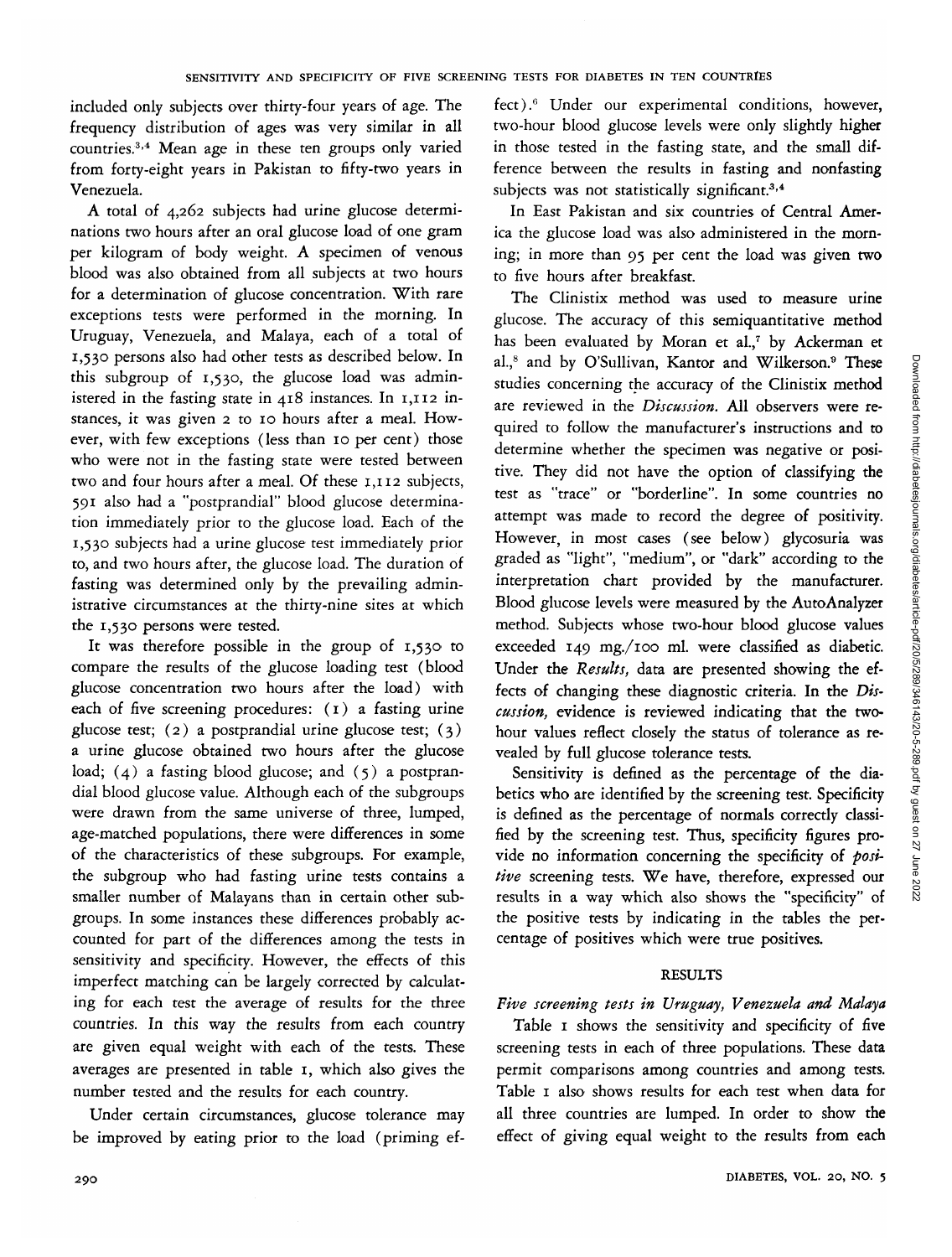Sensitivity and specificity of five screening tests in three countries

| Fasting urine glucose                                                                                                                                              | $\mathbf{A}$<br>Total<br>tested | $\bf{B}$<br>betic*               | $\mathbf C$<br>Dia- Nondia-<br>betic | D<br>Pos.<br>tests             | $\bf E$<br>True<br>pos.      | F<br>False<br>pos.                                   | G<br>Neg.<br>tests         | H<br>True<br>neg.          | $\mathbf{I}$<br>False<br>neg.   | Sensi-<br>tivity†<br>(per<br>cent)    | Speci-<br>ficity†<br>(per<br>cent)     |                                                         |
|--------------------------------------------------------------------------------------------------------------------------------------------------------------------|---------------------------------|----------------------------------|--------------------------------------|--------------------------------|------------------------------|------------------------------------------------------|----------------------------|----------------------------|---------------------------------|---------------------------------------|----------------------------------------|---------------------------------------------------------|
| Uruguay<br>Venezuela<br>Malaya<br>Totals<br>Average for 3 countries                                                                                                | 136<br>198<br>84<br>418         | 11<br>20<br>3<br>34              | 125<br>178<br>81<br>384              | 7<br>5<br>1<br>13              | 7<br>4<br>$\mathbf{1}$<br>12 | $\bf{0}$<br>$\mathbf{1}$<br>$\bf{0}$<br>$\mathbf{1}$ | 129<br>193<br>83<br>405    | 125<br>177<br>81<br>383    | 4<br>16<br>$\overline{2}$<br>22 | 63.6<br>20.0<br>33.3<br>35.3<br>38.9  | 100.0<br>99.4<br>100.0<br>99.7<br>99.8 |                                                         |
| Urine glucose 2-4 hours<br>after eating<br>Uruguay<br>Venezuela<br>Malaya<br>Totals<br>Average for 3 countries                                                     | 348<br>282<br>482<br>1.112      | 22<br>15<br>17<br>54             | 326<br>267<br>465<br>1,058           | 17<br>5<br>24<br>46            | 9<br>3<br>9<br>21            | 8<br>$\mathbf{2}$<br>15<br>25                        | 331<br>277<br>458<br>1,066 | 318<br>265<br>450<br>1,033 | 13<br>12<br>8<br>33             | 40.9<br>20.0<br>52.9<br>38.9<br>37.9  | 97.5<br>99.3<br>96.8<br>97.6<br>97.8   |                                                         |
| Urine glucose 2 hours<br>after oral glucose<br>Uruguay<br>Venezuela<br>Malava<br>Totals<br>Average for 3 countries                                                 | 484<br>480<br>566<br>1.530      | 33<br>35<br>20<br>88             | 451<br>445<br>546<br>1,442           | 62<br>25<br>59<br>146          | 25<br>18<br>16<br>59         | 37<br>7<br>43<br>87                                  | 422<br>455<br>507<br>1,384 | 414<br>438<br>503<br>1.355 | 8<br>17<br>4<br>29              | 75.8<br>51.4<br>80.0<br>67.0<br>69.1  | 91.8<br>98.4<br>92.1<br>94.0<br>94.1   |                                                         |
| Fasting blood glucose (values<br>$>$ 119 mg./100 ml. considered                                                                                                    | Total<br>tested                 | Dia-<br>betic*                   | Nondia-Pos.<br>betic                 | tests                          | True<br>pos.                 | False<br>pos.                                        | Neg.<br>tests              | True<br>neg.               | False<br>neg.                   | Sensi-<br>tivity<br>(per<br>cent)     | Speci-<br>ficity<br>(per<br>cent)      | "Speci-<br>ficity"<br>of pos.<br>test‡<br>(per<br>cent) |
| positive)<br>Uruguay<br>Venezuela<br>Malava<br>Totals<br>Average for 3 countries                                                                                   | 134<br>120<br>25<br>279         | 11<br>13<br>-1<br>25             | 123<br>107<br>24<br>254              | 10<br>5<br>1<br>16             | 7<br>3<br>$\mathbf{1}$<br>11 | 3<br>$\mathbf{2}$<br>$\bf{0}$<br>5                   | 124<br>115<br>24<br>263    | 120<br>105<br>4<br>249     | 4<br>10<br>$\mathbf{0}$<br>12   | 63.6<br>23.1<br>100.0<br>44.0<br>62.2 | 97.6<br>98.1<br>100.0<br>98.0<br>98.6  | 70.0<br>60.0<br>100.0<br>68.8<br>76.7                   |
| Blood glucose 2-4 hours after<br>eating (values $> 129$ mg./100 ml.<br>considered positive)<br>Uruguay<br>Venezuela<br>Malaya<br>Totals<br>Average for 3 countries | 341<br>150<br>100<br>591        | 22<br>12<br>$\overline{2}$<br>36 | 319<br>138<br>98<br>555              | 13<br>11<br>$\mathbf{2}$<br>26 | 10<br>7<br>1<br>18           | 3<br>4<br>$\mathbf{1}$<br>8                          | 328<br>139<br>98<br>565    | 316<br>134<br>97<br>547    | 12<br>5<br>$\mathbf{1}$<br>18   | 45.5<br>58.3<br>50.0<br>50.0<br>51.3  | 99.1<br>97.1<br>99.0<br>98.6<br>98.4   | 76.9<br>63.6<br>50.0<br>69.2<br>63.5                    |

\* Two-hour blood glucose above 149 mg./lOO ml. Of eighty-eight diabetics tested in these three countries, fifty-five (63 per cent) had no previous history of the disorder. The numbers of new and previously known diabetics by country are given in table 3.

t Sensitivity is columns E/B, specificity is H/C, and "specificity" of positive tests is D/E.

t Percentage of positive tests that were true positives.

country, irrespective of the number tested, the average sensitivity and specificity in the three countries is given for each test.

Table I shows that in the 1,530 subjects, the urine glucose test after oral glucose was sensitive (67.0 per cent) and specific (94.4 per cent). Yet, the utility and role of the test is not fully evident until the "specificity" of the positive urine test is given. Table 1 shows that only 40.4 per cent were true positives. In certain circumstances, the disadvantage of this propensity to produce false positives would be outweighed by the other considerations and advantages. For example, even though a majority of the two-hour urine glucose values were false, the prevalence of diabetes in those with positive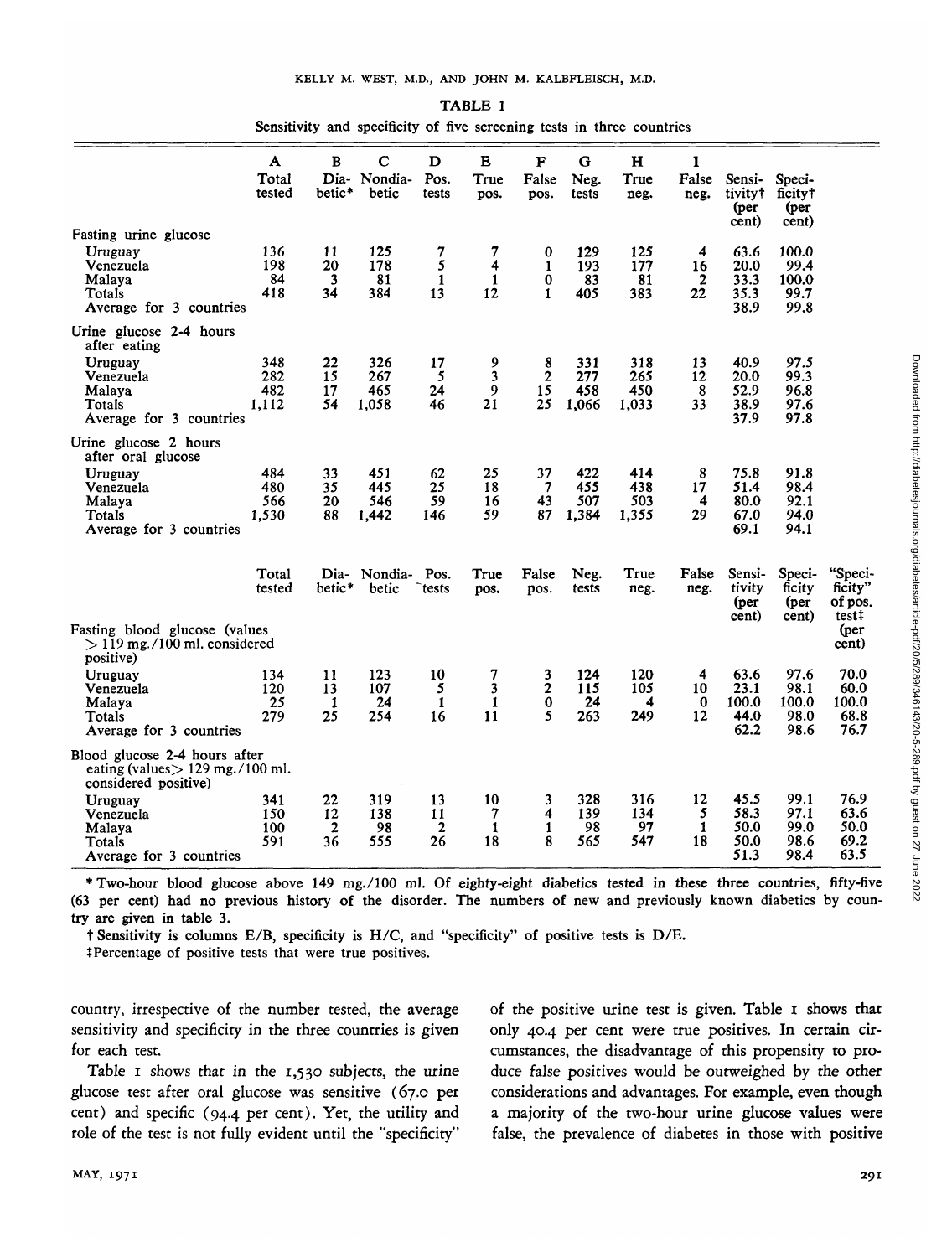tests (40.4 per cent) was more than nineteen times higher than in those with negative two-hour urine tests of whom only 2.1 per cent had diabetes. Since only 9.5 per cent of these subjects (146 of 1,530) had positive tests and 67.0 per cent of all diabetics had positive tests, it would apparently be possible to identify a substantial majority of the diabetics in this group, even if blood glucose tests were performed only in the small subgroup with positive urine tests. One method of doing this would be to administer a carbohydrate load and draw blood only on those with glycosuria.

# *Urine tests in East Pakistan*

In East Pakistan, 513 subjects had urine glucose determinations before, and two hours after, oral glucose. The tests before oral glucose were performed on specimens obtained two to five hours after breakfast. Both postprandial and postglucose urine tests identified 100 per cent of the diabetics (9 of 9). Four of thirteen (33 per cent) postprandial positives were false, while 18 of 27 (67 per cent) postglucose specimens were false positives.

# *Effects of changing criteria for interpreting tests and for diagnosis*

The blood glucose screening levels shown in table I for the fasting (120 mg. per 100 ml.) and the postprandial (130 mg./ioo ml.) tests were arrived at arbitrarily. Sensitivity or specificity for each of these tests may be changed at will by lowering or raising the arbitrary values we used. But improvements in sensitivity were achieved at the price of roughly comparable deterioration in specificity, and the reverse was also true. For example, when the postprandial screening level was raised progressively from 120 mg./ioo ml. to 130, 140 and 150, respectively, the "specificity." of positive tests (per cent of positives which are true positives) was improved progressively from 52 to 69 per cent, 83 and 100 per cent, respectively. On the other hand, these improvements in the "specificity" of positive tests were attended by a declining sensitivity which fell from 59 per cent to 50, 41, and 38 per cent, respectively.

Most of the subjects with false positive two-hour urine tests had minimal glycosuria. When data from East Pakistan, Malaya, Venezuela and Uruguay were lumped, 64 per cent of the false negative tests (69 of 108) were only slightly positive ("light" glycosuria by the Clinistix interpretation chart). Only 13 per cent of the subjects with "light" glycosuria proved to be diabetic in these four countries, while 50 per cent of those with "medium" glycosuria were diabetic, and 71 per cent with "dark" tests were diabetic.

Diagnostic criteria also had a substantial influence on sensitivity and specificity. For example, in Guatemala only 12 of 18 subjects (67 per cent) with "abnormal" tolerance (two-hour glucose more than 149 mg./ioo ml.) had glycosuria after oral glucose, but 100 per cent (12 of 12) of those with two-hour blood glucose values over 189 mg./ioo ml. had glycosuria after oral glucose.

We arbitrarily divided the subjects into "diabetic" and "nondiabetic" groups on the basis of their two-hour blood glucose levels after the oral glucose load. Those with values above 149 mg./100 ml. were classified as diabetic and those below 150 were regarded as normal. Two-hour values as low as 120 mg./ioo ml. are sometimes considered abnormal. We believe that this level

|                                                                      |                                      |                                                           | Effect on sensitivity and specificity of enanging diagnostic criteria |                                                                                                    |            |                                                             |  |
|----------------------------------------------------------------------|--------------------------------------|-----------------------------------------------------------|-----------------------------------------------------------------------|----------------------------------------------------------------------------------------------------|------------|-------------------------------------------------------------|--|
|                                                                      | Assuming 2-hour blood glucose values | greater than $149 \text{ mg}$ ./100 ml.<br>are diagnostic |                                                                       | Assuming 2-hour blood glucose values<br>greater than $119 \text{ mg}$ , /100 ml.<br>are diagnostic |            |                                                             |  |
| Screening tests                                                      | Sensitivity<br>(per cent)            | Specificity<br>(per cent)                                 | "Specificity of<br>positive tests <sup>†</sup>                        | Sensitivity<br>(per cent)                                                                          | (per cent) | Specificity "Specificity" of<br>positive tests <sup>†</sup> |  |
| Fasting urine glucose                                                | 35.3                                 | 99.7                                                      | 92.3                                                                  | 18.8                                                                                               | 99.7       | 92.3                                                        |  |
| Urine glucose 2-4 hours<br>after<br>eating#                          | 38.9                                 | 97.6                                                      | 45.7                                                                  | 20.2                                                                                               | 97.6       | 45.7                                                        |  |
| Urine glucose 2 hours after oral<br>glucose                          | 67.0                                 | 94.0                                                      | 40.4                                                                  | 41.7                                                                                               | 94.4       | 47.9                                                        |  |
| Fasting blood glucose (over 119<br>$mg. / 100$ ml.)                  | 44.0                                 | 98.0                                                      | 68.8                                                                  | 23.4                                                                                               | 97.8       | 68.8                                                        |  |
| Blood glucose 2-4 hours after<br>eating: (over 129<br>$mg./100$ ml.) | 50.0                                 | 98.6                                                      | 69.2                                                                  | 27.7                                                                                               | 96.6       | 69.2                                                        |  |

TABLE 2 Effect on sensitivity and specificity of changing diagnostic criteria\*

\* These are data on the same 1,530 subjects for whom data are presented in table 1.

t Percentage of positive tests that were true positives.

tin a few instances (less than 10 per cent) these specimens were drawn 4 to 10 hours after eating.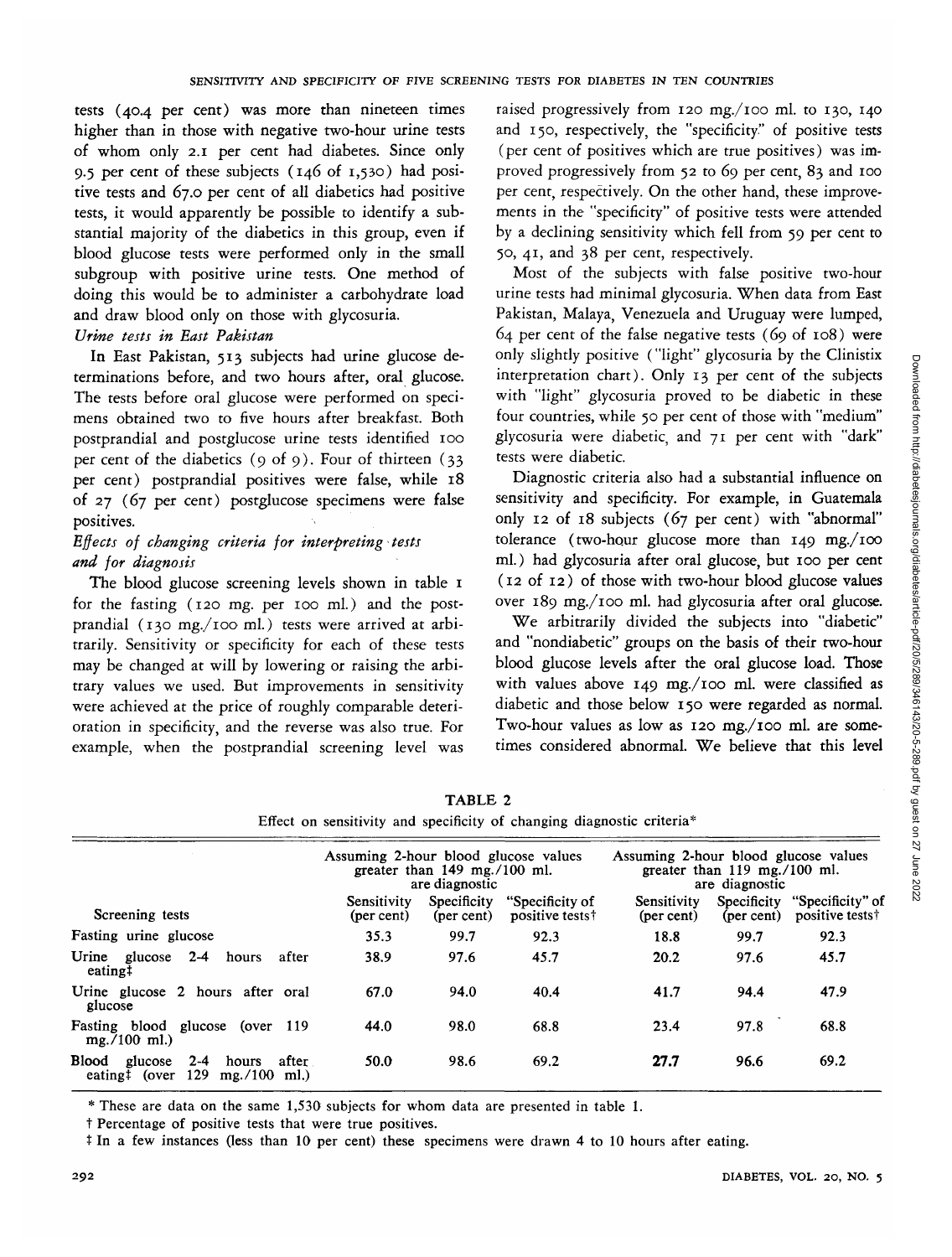is inappropriately low in middle age and older adults.<sup>10</sup> Nevertheless, since this level has been widely used, we also examined the sensitivity and specificity of the five screening tests under the assumption that all individuals with two-hour levels of 120 mg./ioo ml. or more were "diabetic." Table 2 shows that the apparent sensitivity of all five tests declined substantially under these assumptions. Specificity of each of the tests was about the same with the two different diagnostic criteria.

When the dividing line between normal and abnormal two-hour blood glucose values was set at 150 mg./ioo ml., the prevalence of "diabetes" among these 1,530 subjects was 5.8 per cent. On the other hand, when the dividing line was lowered to 120 mg./ioo ml., the apparent prevalence rate became 11.0 per cent. Thus, even when testing methods are the same, relatively modest differences in diagnostic criteria may account for marked differences in apparent rates of prevalence. *Comparisons among countries*

We had hoped that these studies would allow us to establish, at least for certain age groups, some general relationships between the results with the various tests, as a basis for the development of formulas for estimating prevalence rates from the results of screening tests. One might hypothesize, for example, from certain" of the data in table 1 (results for all three countries lumped) that postprandial urine tests and fasting blood glucose determinations would identify in this age group about one third of those who have diabetes, and that urine glucose determinations after a carbohydrate load would identify about two thirds of the diabetics. The establish-

> Known diabetics s Urine test No. Pos. Neg.

ment of such relationships would also make it possible to estimate prospectively the cost-effectiveness of various approaches to diabetes screening. Unfortunately, our data, when analyzed in detail, showed that the sensitivity and specificity of these tests varied markedly among populations even when populations were matched for prevalence of diabetes and for age. Table 3 shows, for example, that the sensitivity of a urine glucose test two hours after oral glucose in ten populations ranged from 11 per cent in Nicaragua to 100 per cent in East Pakistan. The rate of falsely positive tests in those with glycosuria ranged from 14 per cent in Honduras to 83 per cent in Malaya. Table 1 also shows substantial differences among countries in the sensitivity and specificity of the screening tests.

Table 3 shows that in some countries a substantial majority of the positive two-hour urine tests occurred in persons with normal glucose tolerance. However, this table also shows that this was in some cases mainly the result of the low number of true positives rather than a high frequency of false positives among the nondiabetics.

## DISCUSSION

We recognize that a single two-hour blood glucose value is probably not so definitive as a full glucose tolerance test in classifying individuals as diabetic or nondiabetic. Doubtless a small percentage of our subjects would have been classified differently based on results with one or more full glucose tolerance tests. But interindividual changes in results of duplicate tests are not

Specificity\* (per cent) 91.4(91.8) 98.4 (98.4) 91.8(92.1) 94.2 (94.2) 94.8 (95.0) 97.3 (97.3) 98.0(98.2) "Specificity"<br>of positive<br>tests† (per cent) 21 (40) 61 (72) 17 (27) 24 (24) 36(41) 22 (36) 50 (52)

|--|--|

Marked variation in ten populations of sensitivity and specificity of urine glucose two hours after oral glucose

Nondiabetics Urine test No. Pos. Neg.

Sensitivity\* (per cent) 63 (76) 39 (51) 82 (80) 100(100) 52 (56)

No history of diabetes

Diabetics discovered Urine test No. Pos. Neg.

| El Salvador | 265   |     |            | 263         |    |    |    | 256             |    | 249  | 29. | (44)    | 97.3 (97.3)                                                                                                     | 22(36)  |
|-------------|-------|-----|------------|-------------|----|----|----|-----------------|----|------|-----|---------|-----------------------------------------------------------------------------------------------------------------|---------|
| Guatemala   | 413   |     |            | 407         | 12 |    |    | 395             |    | 392  |     | 58 (67) | 98.0 (98.2)                                                                                                     | 50 (52) |
| Honduras    | 343   |     | $^{\circ}$ | 343.        | 16 |    | 10 | 327             |    | 326  |     | 38 (38) | 99.7 (99.7)                                                                                                     | 86 (86) |
| Nicaragua   | 383   |     |            | 378         | 18 |    | 16 | 360.            | 8  | 378  |     | 11(17)  | 96.9 (97.7)                                                                                                     | 20(33)  |
| Panama      | 345   |     |            | 345         | 10 | 4  |    | 335             | 14 | -321 |     | 40 (40) | 95.8 (95.8)                                                                                                     | 22(22)  |
| Totals      | 4.262 | 50. | - 41       | 9 4.212 150 |    | 72 | 78 | 4.062 175 3.887 |    |      |     | 48 (57) | 95.5 (95.7)                                                                                                     | 29(39)  |
|             |       |     |            |             |    |    |    |                 |    |      |     |         | *Numbers in parentheses are results when calculations are based on the entire population sample including known |         |

diabetics.

**Country** Uruguay Venezuela Malaya East Pakistan Costa Rica

t Percentage of positive tests that were true positives.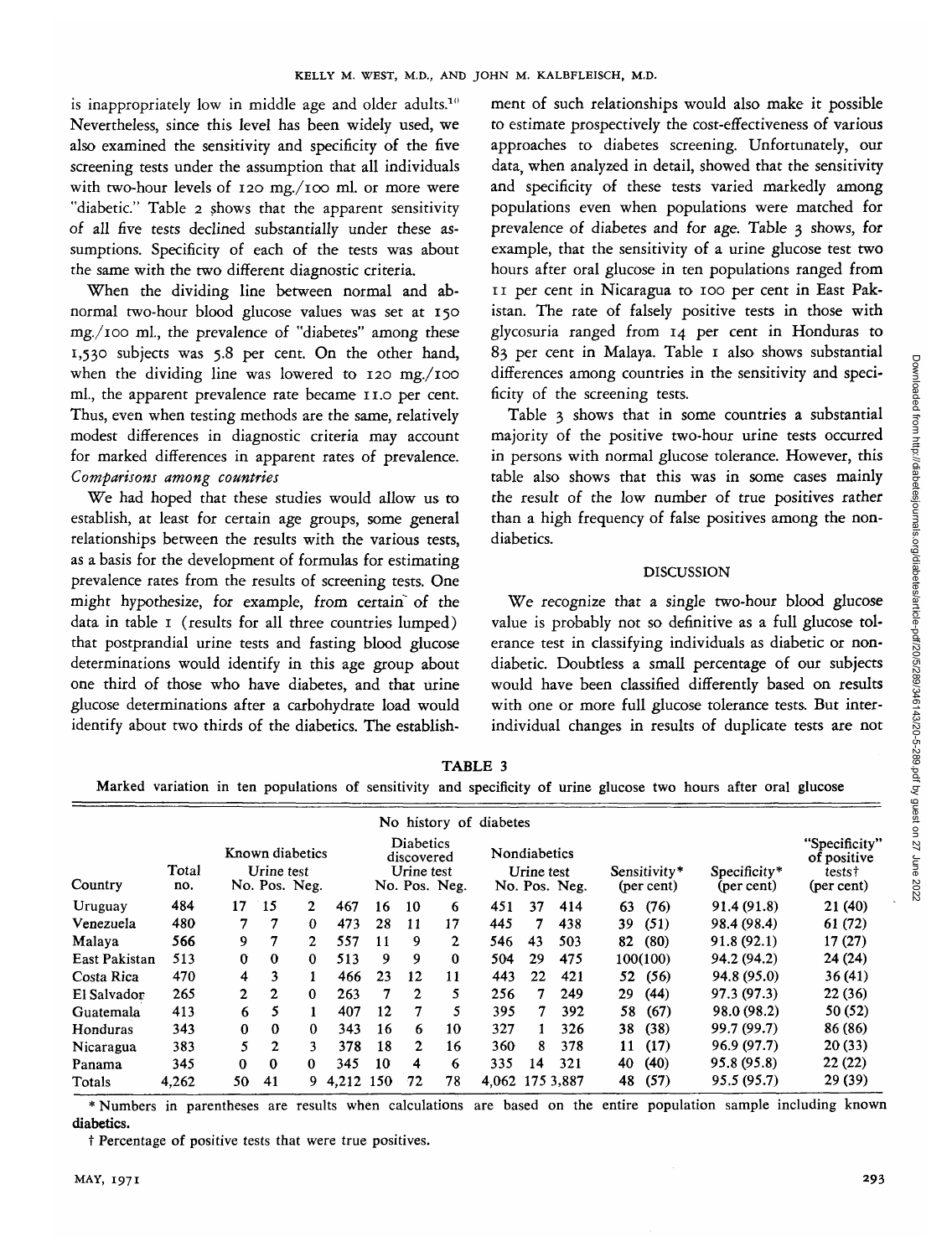infrequent when "full" oral glucose tolerance tests are performed employing three or more blood glucose determinations.<sup>11-13</sup> Moreover, even the most elaborate test leaves something to be desired in dividing general populations into "diabetics" and "nondiabetics."<sup>10,14</sup> Jackson and his associates have presented and reviewed evidence to support the sensitivity and specificity of the twohour value.<sup>2</sup>

In order to further evaluate the validity of the twohour value as a diagnostic instrument we analyzed data of Unger who performed glucose tolerance tests on a population of food handlers.<sup>11</sup> Each subject had a fasting glucose determination on venous blood, and the blood glucose was also determined on specimens drawn one and two hours after ioo gm. of oral glucose. We found that the two-hour value was above 149 mg./ioo ml. in thirty of 152 (19.7 per cent) subjects. Thirty of 152 had values over 398 when the result was expressed as the sum of the three values. If it is assumed that twohour values above 149 mg./ioo ml. and summed values above 398 are diagnostic (in each case, the thirty highest of 152 values), the two diagnostic methods yield very similar results. Only two of the thirty (7 per cent) with "diabetic" two-hour values would have been reclassified as "nondiabetic" by the results of the full glucose tolerance test, and only two of the 122 (1.6 per cent) with "nondiabetic" two-hour values would have been classified as "diabetic" by the full glucose tolerance test.

Previous studies<sup>7-9</sup> have shown that the Clinistix method is highly reliable in identifying the presence of glucose at concentrations above 0.1 per cent. Specimens containing between 0.05 per cent and 0.1 per cent were usually found to be negative, but positive results were not infrequent at this concentration. Specimens containing less than 0.05 per cent glucose were always negative in the study of Ackerman and his associates.8 Thus, the test is highly specific for glucose. In our studies, many (one to three per country) different physicians, medical students and technicians performed the urine glucose tests. It is quite possible that there were some differences among observers in "reading" the results. However, in view of the simplicity of the test, we believe it is unlikely that our results were affected substantially by inter-individual differences in the performance or interpretation of the tests.

Although 4,262 persons were tested, some of the percentages in the tables are based on small numbers. The high sensitivity of the fasting blood glucose in Malaya, for example, has limited meaning because only twenty-five persons were tested. For this reason, the numbers tested and the numbers of positives and nega-

tives are given in each instance. In several cases the sensitivity figures should be considered only crude estimates because of the small numbers on which they are based.

Our data permit only limited conclusions concerning the reasons for the differences among populations in the sensitivity and specificity of the screening procedures. We were, however, able to account for some of these differences. For instance, the unusual sensitivity of the urine tests in East Pakistan was explained by the frequency distribution of blood glucose values. There were very few people with mild abnormalities of glucose tolerance.3 The people who had diabetes had gross hyperglycemia.<sup>3</sup> It is not surprising, then, that the urine tests were a highly sensitive index of the presence of diabetes. On the other hand, some of the differences among countries (such as between Nicaragua and Guatemala) could not be attributed to differences in the frequency distribution of blood glucose values because the two groups were very similar in this respect.4

One of the factors which affects both sensitivity and specificity of screening procedures is the amount of previous screening. Seventy-five per cent (150 of 200) of the diabetics in the total group of 4,262 had no previous history of diabetes, but there were substantial differences among countries in this respect. In Uruguay, seventeen of thirty-three diabetics had a history of diabetes, while none of the nine diabetics in East Pakistan had a history of the disorder. Tests for diabetes are commonly performed in Uruguay and rarely done in East Pakistan. In order to "correct" for this variable in comparing results in the various countries, we have shown in the tables sensitivity and specificity rates based on calculations which included all subjects in these samples of general populations. Thus, differences among countries in results are not attributable to differences in the amount of previous screening. In table 3, results for each country are also shown when calculations for sensitivity and specificity excluded the small subgroup with known diabetes. Because of certain shortcomings in our coding methods we were not able to calculate the sensitivity and specificity for all tests in Uruguay, Venezuela and Malaya with the known diabetics excluded, but table 3 shows the number of new and previously known diabetics for each country. In these three countries only 33 of 1,530 subjects (2.2 per cent) had known diabetes and only thirty-three of eighty-eight (37 per cent) of those with diabetes were known diabetics.

There are many other possibilities which might account for the differences among groups in the sensitivity and specificity of the screening procedures including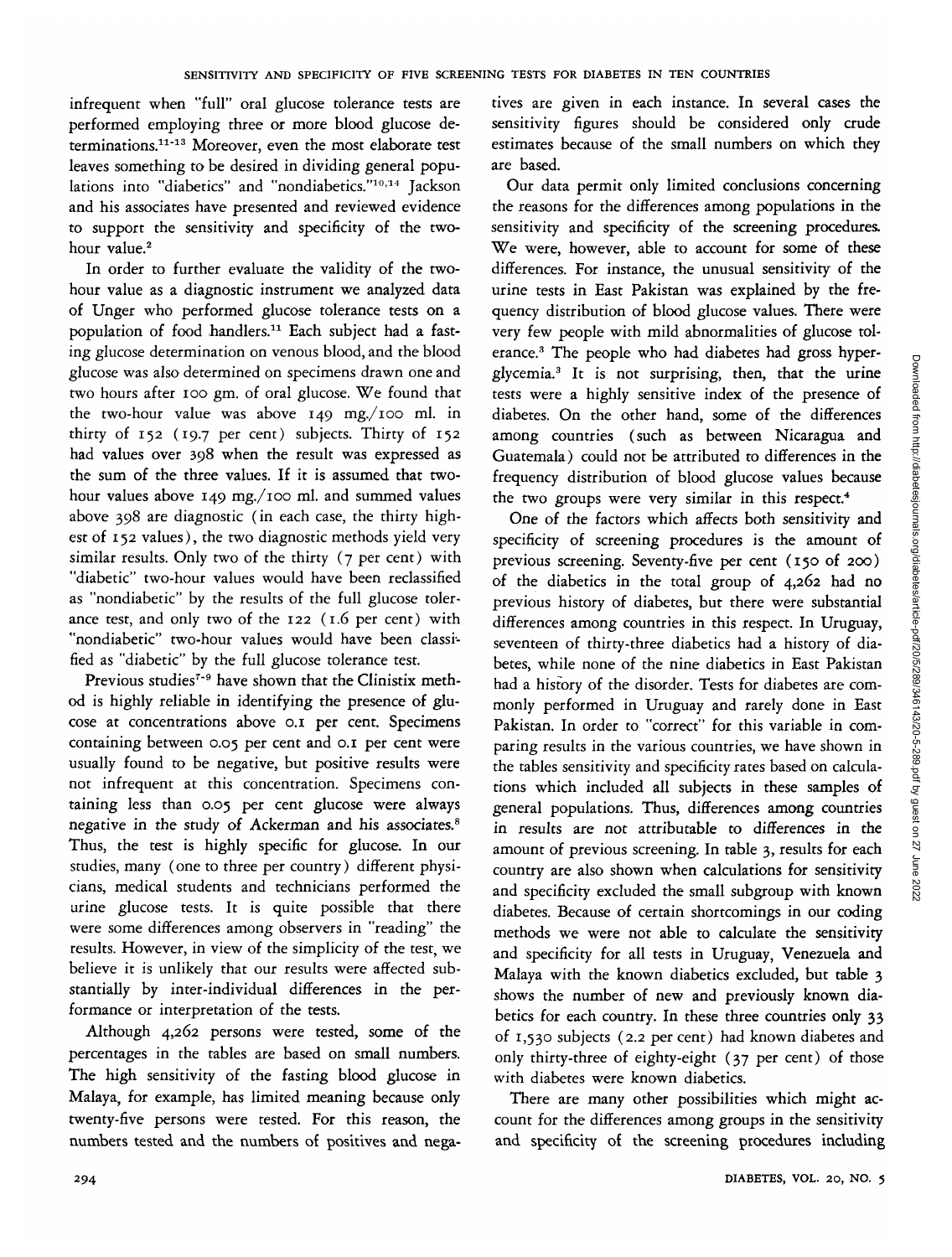differences in hydration and in renal thresholds for glucose. In each of the populations we tested, the concentrations of the loading doses were the same (25 per cent). Water intake was not specifically restricted or measured prior to or during the tests, but in every country only a very small minority of the subjects consumed water during the test period. In contrast to the experimental conditions in Uruguay, Venezuela, Malaya and East Pakistan, urine specimens were not collected before the glucose load was administered to the Central Americans. This would tend to dilute the glucose excreted after administration of glucose and make the urine test less sensitive and more specific. This would not however, account for differences among the Central American countries because the same procedures were used in all countries with respect to urine collections. The frequency distribution of the duration of the postprandial period was similar in each of the ten populations. However, there were some *small differences among* countries in this respect that could explain a small part of some of the differences in the results relating to the postprandial urine tests. Although experimental conditions were similar in all of these countries, doubtless the differences mentioned above and other differences, if corrected, would tend to reduce the wide variations of the results. On the other hand, even greater differences might be expected among mass screening programs and in clinical practice with respect to factors such as hydration of the patients, details of procedures for timing and performing the tests, etc. These results indicate the extent to which the sensitivity and specificity of a relatively standardized procedure, such as the two-hour urine glucose, may be influenced by the characteristics of the subjects tested and other factors. A recent report of the Committee on Statistics of the American Diabetes Association has discussed concepts relating to determinations of sensitivity and specificity.<sup>15</sup>

These data also illustrate dramatically the extent to which differences in methods of testing and diagnostic criteria may affect reported rates of prevalence of diabetes. For example, table I shows that estimates of prevalence in a population might vary as much as fivefold depending on the methods and diagnostic criteria employed, even if all positive screenees had follow-up glucose loading tests.

While the results based on our lumped data cannot be applied to a specific country, we believe that our results in specific countries would be useful in predicting roughly the cost-effectiveness of various approaches to case finding in those particular countries.

Undoubtedly sensitivity and specificity are to some degree affected by prevalence. For example, if prevalence rates were quite low, specificity rates would tend to be high because false negatives would be infrequent. The effect of prevalence on sensitivity would depend on the frequency distribution of the hyperglycemic values. If a substantial portion of the diabetics had mild impairment of tolerance, false negatives would be frequent and sensitivity low. Probably this is usually the case. However, we did not observe a significant relationship between prevalence and either sensitivity or specificity. This does not, of course, discredit the theoretical relationships between prevalence and either specificity or sensitivity. The failure to demonstrate these relationships was probably attributable to the relatively small number of populations studied and the many other factors which influence sensitivity and specificity.

## ACKNOWLEDGMENT

These studies would not have been possible without the cooperation and participation of hundreds of colleagues in the ten countries where the surveys were performed. This list of persons is too long to permit full and detailed acknowledgments. The work was sponsored by the Interdepartmental Committee on Nutrition for National Defense and successor agencies including the Office of International Research of the National Institutes of Health and the National Clearinghouse for Nutrition and Health of the U. S. Public Health Service. The Institute of Nutrition of Central America and Panama cosponsored the work in Central America.

#### REFERENCES

<sup>1</sup> Remein, Q., and Wilkerson, H. C.: Efficiency of screening tests for diabetes. J. Chronic Dis. *13:6,* 1961. <sup>2</sup>

<sup>2</sup> Jackson, W. P. U.: Effectiveness, reproducibility, and weightrelation of screening-tests for diabetes. Lancet 2:1101-05, 1968.

 West, K. M., and Kalbfleisch, J. M.: Glucose tolerance, nutrition, and diabetes in Uruguay, Venezuela, Malaya, and East Pakistan. Diabetes 15:9-18, 1966.

 West, K. M., and Kalbfleisch, J. M.: Diabetes in Central America. Diabetes 19:656-63, 1970.

 West, K. M., and Kalbfleisch, J. M.: Influence of nutritional factors on prevalence of diabetes. Diabetes 20:99-108, 1971. <sup>6</sup>

 Hayner, N. S., et al.: Carbohydrate tolerance and diabetes in a total community, Tecumseh, Michigan. Diabetes 14:413- 23, 1965. <sup>7</sup>

 Moran, J. J., Lewis, P. L., Reinhold, J. G., and Lukens, F. D. W.: Enzymatic tests for glucosuria. Diabetes 6:358-62, 1957.

 Ackerman, R. F., Williams, E. F., Jr., Packer, H., Hawkes, J. H., and Akler, J.: Comparison of Benedict's solution, Clini-

test, Tes-Tape, and Clinistix. Diabetes 7:398-402, 195<sup>s</sup> - <sup>9</sup> <sup>9</sup> O'Sullivan, J. B., Kantor, Nathan, and Wilkerson, H. C.: